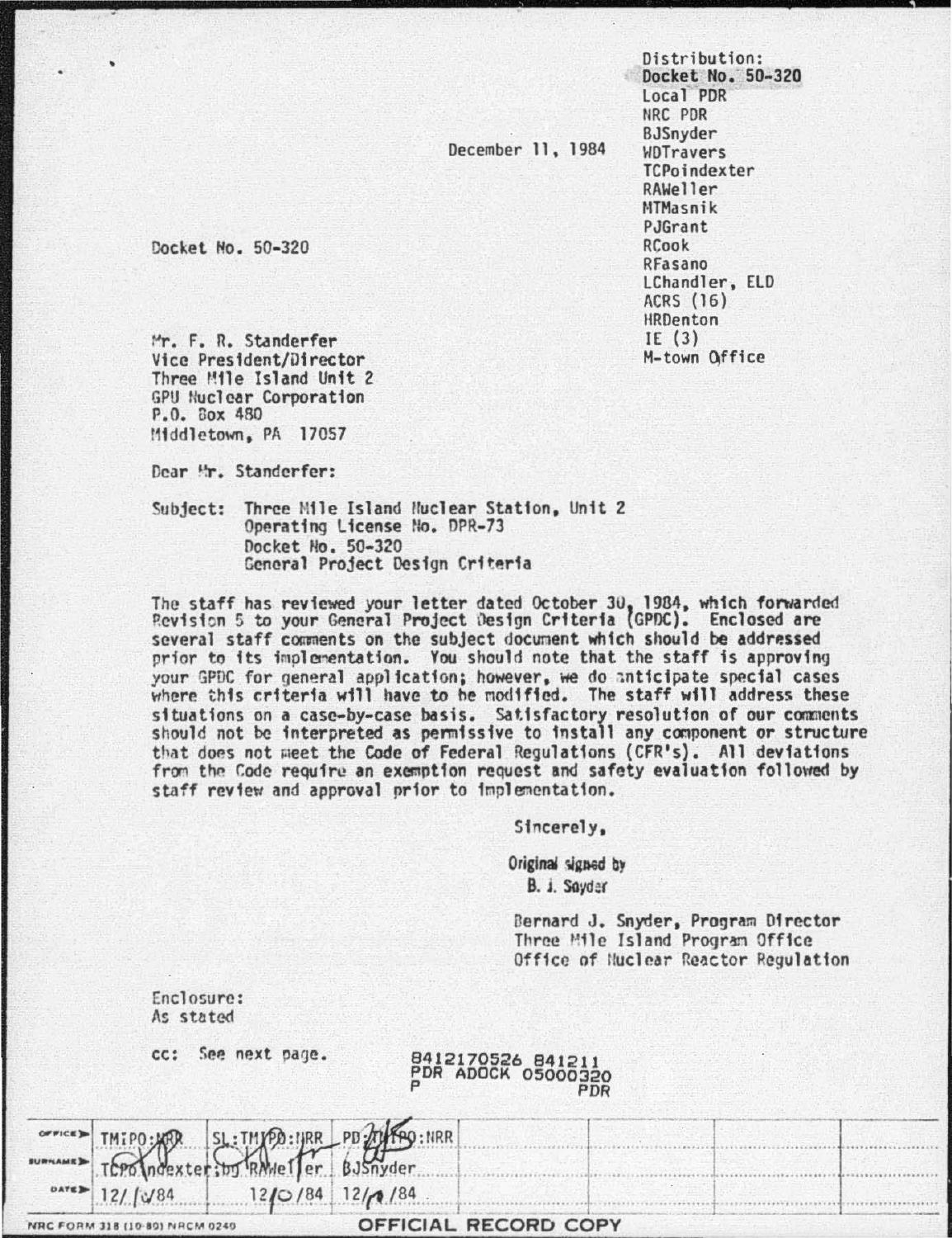## Mr. F. R. Standerfer

 $\mathcal{O}_{\mathcal{O}_{\mathcal{A}}(\mathcal{A})}$  .

cc: T. F. Dernitt R. E. Pogan<br>S. Levin R. L. Freenerman<br>J. J. Byrne<br>A. W. Miller Service Distribution List (see attached)

| NRC FORM 318 (10-80) NRCM 0240 |  |  | OFFICIAL RECORD COPY |  |  |  | USGPO. 1981-335-980 |
|--------------------------------|--|--|----------------------|--|--|--|---------------------|
| <b>DATE</b>                    |  |  |                      |  |  |  |                     |
| <b>SURNAMEDI</b>               |  |  |                      |  |  |  |                     |
| <b>OFFICED</b>                 |  |  |                      |  |  |  |                     |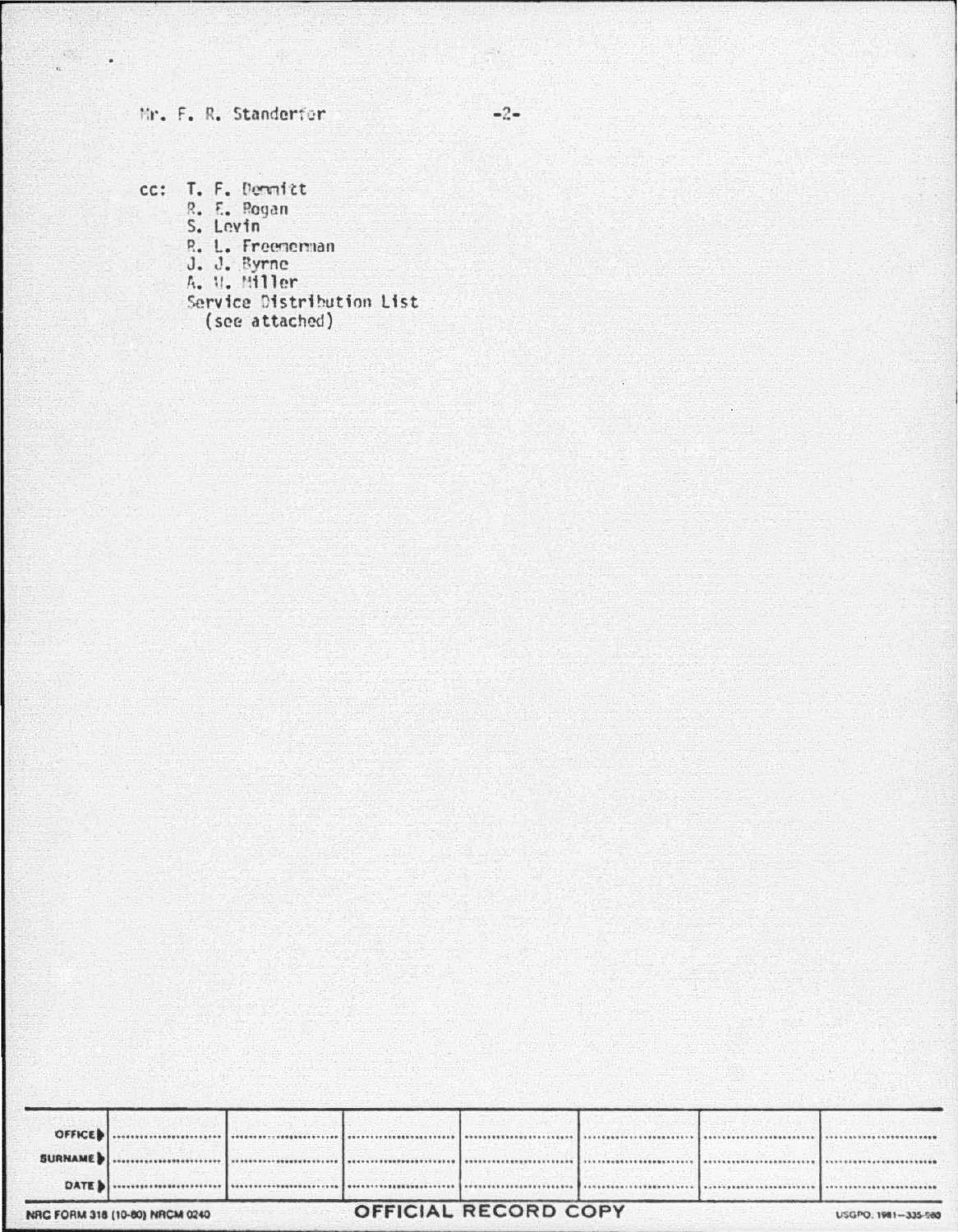## TMI-2 SERVICE LIST

Or. Thomas Murley Regional Administrator, Region I<br>U.S. Nuclear Regulatory Commission 631 Park Avenue King of Prussia, PA 19406

 $\bullet$  :

John F. Wolfe, Esq., Chairman, Administrative Judge 3409 Shepherd St. Chevy Chase, MD. 20015

Dr. Oscar H. Paris Administrative Judge Atomic Safety and Licensing Board Panel U.S. Nuclear Regulatory Commission<br>Washington, D.C. 20555

Dr. Frederick M. Shon Administrative Judge Atomic Safety and Licensing Board Panel U.S. Nuclear Regulatory Commission<br>Washington, D.C. 20555

Karin W. Carter Assistant Attorney General 505 Executive House P.O. Box 2357 Harrisburg, PA 17120

Dr. Judith M. Johnsrud Environmental Coalition on<br>Nuclear Power 433 Orlando Ave. State College, PA 16801

George F. Trowbridge, Esq. Shaw, Pittman, Potts and Trowbridge 1800 M. St., NW.<br>Washington, D.C. 20036

Atomic Safety and Licensing Board Panel U.S. Nuclear Regulatory Commission

Atomic Safety and Licensing Appeal Panel<br>U.S. Nuclear Regulatory Commission<br>Washington, D.C. 20555

Secretary<br>U.S. Nuclear Regulatory Commission<br>ATTN: Chief, Docketing & Service Branch<br>Washington, D.C. 20555

Mr. Larry Mochendoner<br>Dauphin County Commissioner P.O. Box 1295 Harrisburg, PA 17108-1295

John E. Minnich, Chairperson.<br>Dauphin County Board of Commissioners Dauphin County Courthouse Front and Market Streets Herrisburg, PA 17101

Dauphin County Office of Emergency Preparedness Court House, Room 7 Front & Market Streets Harrisburg, PA 17101

U.S. Environmental Protection Agency Region III Office<br>ATTN: EIS Coordinator Curtis Building (Sixth Floor) , 6th & Walnut Streets Philadelphia, PA 19106

Thomas M. Gerusky, Director<br>Bureau of Radiation Protection Department of Environmental Resources P.O. Box 2063 Marrisburg, PA 17120

Dan Kennedy Office of Environmental Planning Department of Environmental Resources P.O. Box 2063 Harrisburg, PA 17120

willis Bisby, Site Manager U.S. Department of Energy **P.O. Box 88** Middletown, PA 17057-0311

Gavid J. McGoff Division of Three Mile Island Programs NF-21 U.S. Department of Energy Washington, D.C. 20545

William Lochstet 104 Davey Laboratory Pennsylvania State University<br>University Park, PA 16802

Randy Myers, Editorial 812 Market St. Harrisburg, PA 17105

Robert B. Borsum<br>Babcock & Wilcox Nuclear Power Generation Division Suite  $220$ 7910 Woodmount Ave. Bathesda, MD. 20814

Michael Churchhill, Esq. **PILCOP** 1315 Walmut St., Suite 1632<br>Philadelphia, PA 19107

Linda W. Little 5000 Hermitage DR.<br>Raleigh, NC 27612

 $\overline{\mathbf{1}}$ 

 $\equiv$ 

 $\theta$ 

 $\cdots$ 

Marvin I. Lewis 6504 Bradford Terrace Philadelphia, PA 19149

Jane Lee 183 Valley Rd.<br>Etters, PA 17319

J.B. Liberman, Esquire Berlack, Israels, Liberman 26 droadvay New York, NY 10004

Walter W. Cohen, Consumer Advocate<br>Department of Justice Strawberry Square, 14th Floor<br>Harrisburg, PA 17127

Edward O. Swartz Board of Supervisors Londonderry Township RFD #1 Geyers Church Rd. Middletown, PA 17057

Robert L. Knupp, Esquire Assistant Solicitor Knupp and Andrews P.O. Box P 407 N. Front St.<br>Harrisburg, PA 17108

John Levin, Esquire Pennsylvania Public Utilities Comm. P.O. Box 3265 Harrisburg, PA 17120

Honorable Mark Cohen 512 E-E Main Capital Suil-ing<br>Harrisburg, PA 17120

Mr. Edwin Kintner Executive Vice President General Public Utilities Nuclear Corp. 100 Interpace Parkway Parsippany, 4J 07054